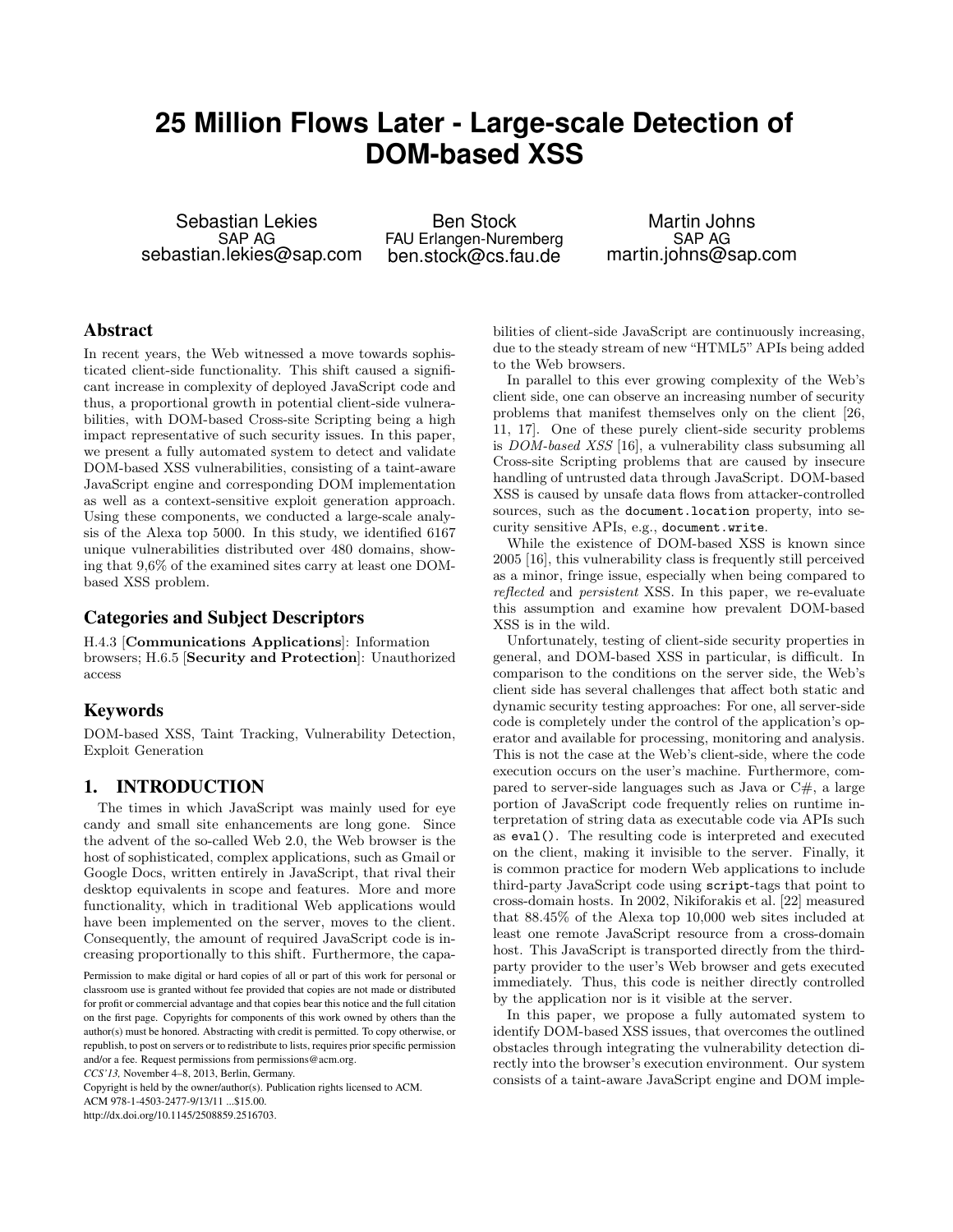mentation as well as a context-sensitive exploit generation technique.

The main contributions of this paper are the following:

- We present the design and implementation of a dynamic, byte-level taint-tracking approach in JavaScript engines. Through directly altering the JavaScript engine's implementation of the low-level string type, we achieve complete coverage of all JavaScript language features and the full DOM API.
- We propose a novel, fully automatic vulnerability validation mechanism, that leverages the fine-grained context information provided by our taint-aware Java-Script engine. Due to our exact knowledge of data source and syntactical context of the final data sink, our system can create attack payloads that match the syntactic surroundings of the injection point. This in turn allows unambiguous vulnerability validation through verification that our injected JavaScript was indeed executed. Thus, our system reports no false positives.
- We report on a large-scale empirical study on insecure data flows in client-side JavaScript and the resulting DOM-based XSS vulnerabilities. In total, we examined 504,275 URLs resulting from a shallow crawl of the Alexa top 5000 sites. In this study we observed a total of 24,474,306 flows out of which 69,987 caused validated DOM-based XSS exploits, resulting in 6,167 unique vulnerabilities affecting 9,6% of the examined sites.

The remainder of this paper is organized as follows: First we briefly revisit the technical background of DOM-based XSS (Sec. 2) and give a high-level overview of our approach (Sec. 3). Then, we describe our techniques for vulnerability detection (Sec. 4) and validation (Sec. 5). In Section 6 we present the methodology and results of our empirical study. We end the paper with a discussion of related work (Sec. 7) and a conclusion (Sec. 8).

# 2. DOM-BASED XSS

Cross-Site Scripting is an attack in which an attacker is able to inject his own JavaScript code into a Web application, in such a way that the code is executed within a victim's browser in the context of the application. Since 2000, when one of the first XSS vulnerabilities was reported [3], novel attack variants were discovered. In 2005, Amit Klein published a paper in which he first mentioned the term DOM-based XSS and described the basic characteristics of this vulnerability [16]. In contrast to traditional (reflected and persistent) Cross-Site Scripting, DOM-based XSS is caused by incorrect client-side code rather than by server-side code. As described earlier, the dynamic nature of this client-side code makes it hard to detect or verify this kind of vulnerability.

In order to trigger a DOM-based XSS exploit an attacker is able to utilize a multitude of different attack vectors to inject his malicious payload (such as location.href, document.referrer, window.name, and many, many more). Depending on the Web application's program logic, it processes attacker-controllable inputs and at some point in time conducts a string-to-code conversion. As shown in our empirical study, this is a very common scenario. If input is not sanitized correctly, the attacker may be able to inject his own code into the application. Thereby, different subtypes of DOM-based XSS exist depending on the method used for converting the string to code:

## *HTML context.*

Web applications commonly insert generated HTML code into the DOM via functions such as document.write, innerHTML or insertAdjacentHTML. When these functions are called, the browser parses the string parameter and interprets the contents as HTML code, which is then inserted into a certain position within the DOM. If user input flows into these sinks, sanitization or encoding functions have to be used in order to avoid code injection vulnerabilities. If the input is not sanitized correctly an attacker is able to inject own HTML tags including <script>, which enables JavaScript execution. For the specific differences between innerHTML and document.write, we refer the reader to Sec. 5.2.1.

#### *JavaScript context.*

Another commonly used method, which is sometimes vulnerable to DOM-based XSS, is the eval function. eval takes a string parameter, interprets it as JavaScript code and executes it. Besides eval and its aliases setTimeout and set-Interval, there are also other contexts in which strings are converted into JavaScript code such as script.innerText, script.text, script.textContent and the assignment of strings to event handler attributes.

#### *URL context.*

If an attacker-controlled input flows into a URL attribute of any DOM node (such as img.src, iframe.src, object. data or a.href), an immediate conversion from a string to code does not occur. However, there are still several security problems related to this kind of flows. For example, if the attacker is able to control the complete URL, he could make use of the javascript: or data: schemes to execute script code. If only parts of the URL are controlled, the attacker could still conduct redirects or phishing and in some cases even achieve JavaScript code execution as shown in Section 6.5.1.

#### *Other contexts.*

Besides those contexts that allow code execution, there are further sinks/contexts that are security sensitive such as document.cookie, the Web Storage API, postMessage or setAttribute. In Section 6.5.3, for example, we present a persistent DOM-based XSS vulnerability via document. cookie, which was discovered by our framework.

# 3. APPROACH OVERVIEW

In this paper, we propose a system to automatically detect and validate DOM-based XSS vulnerabilities. To address the outlined challenges in the assessment of client-side security problems (see Sec. 1), we decided to address the problem as follows: Instead of building analytical processes that complement [29] or emulate [25] the client-side behavior, we chose to integrate our techniques directly into a full browser.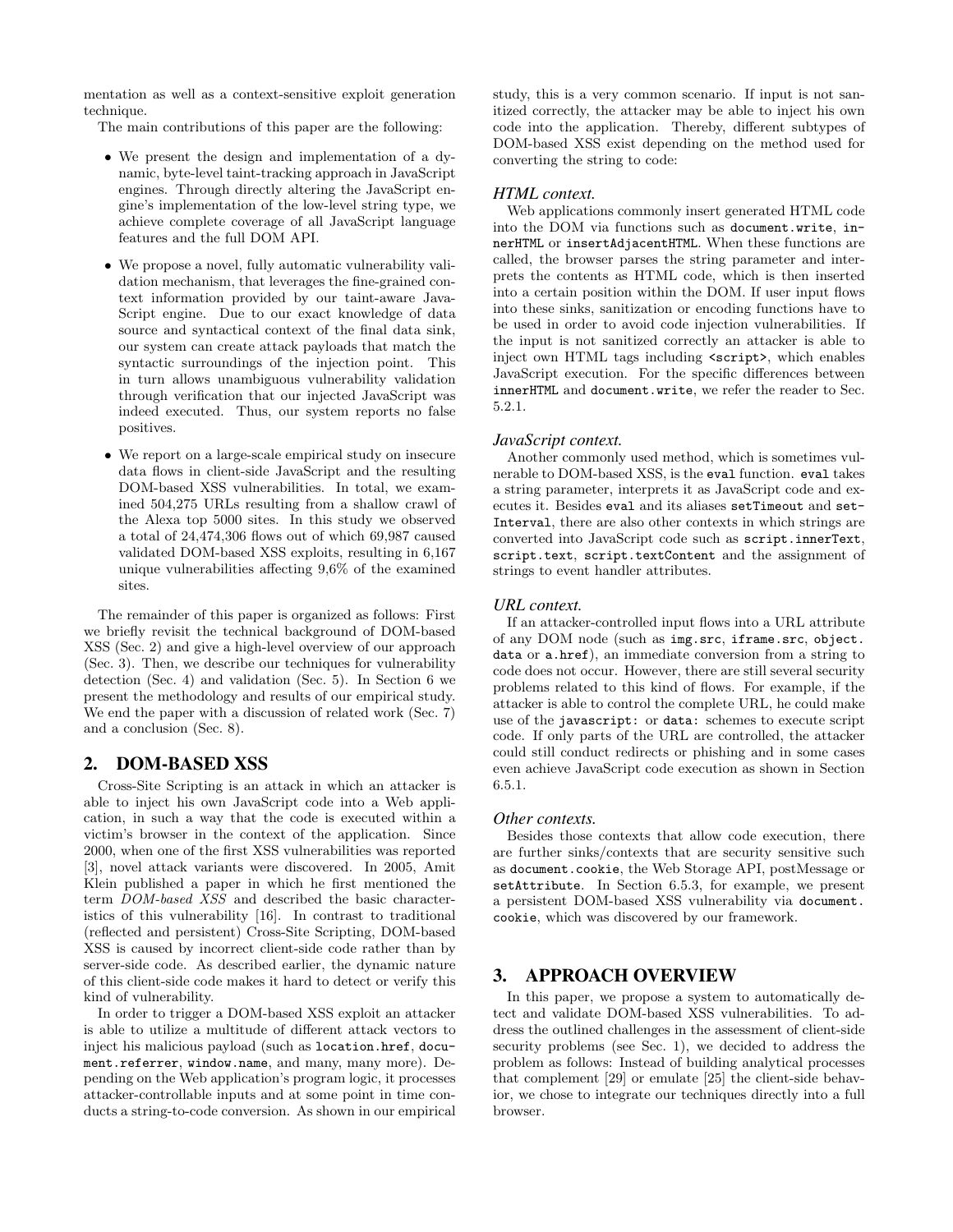More precisely, our system consists of two separate components: For vulnerability detection, we utilize a modified browsing engine that supports dynamic, byte-level tainttracking of suspicious flows. Through directly altering the engine's string type implementation, we achieve complete coverage of all JavaScript language features and the full DOM API. We discuss the design and implementation in Section 4.

The second component is a fully automated vulnerability validation mechanism, that leverages the fine-grained context information provided by our taint-aware browsing engine. Due to the exact knowledge of data source and syntactical context of the final data sink, our system is able to create attack payloads that match the syntactic surroundings of the injection point. This in turn allows unambiguous vulnerability validation through verification that our injected JavaScript was indeed executed. This component is presented in Section 5.

# 4. VULNERABILITY DETECTION: MOD-IFIED CHROME

To automatically detect the flow of potentially attackercontrollable input (called a source) into a sink in the sense of DOM-based XSS, we decided to implement a dynamic tainttracking approach. To ensure that edge-cases, which might not be implemented properly into pure testing engines like HTMLUnit, were to be properly executed, we chose to implement taint-tracking into a real browser. For this, we modified the open-source browser Chromium in such a manner that its JavaScript engine V8 as well as the DOM implementation in WebKit were enhanced with taint-tracking capabilities. For both components of the browser, we selected to use a byte-wise taint-tracking approach built directly into the respective string representations. In this fashion, we enabled our tool to not only distinguish between a completely untainted string and a string containing any potentially harmful content, but also to specifically get information on the origin of each given character in said string.

# 4.1 Labeling sources and encoding functions

To keep the memory overhead as small as possible, we chose to implement our approach in such a way, that information on a given character's source is encoded in just one byte. We therefore assigned a numerical identifier to each of the 14 identified sources (e.g. location.href, location.hash or document.referrer). Hence, we were able to encode this information into the lower half of the byte. To also be able to determine whether a given character was encoded using the built-in functions encodeURI, encodeURI-Component and escape, we used the lower three of the four remaining bits to store whether one or more of these functions were applied to the string. To represent a benign character, the lower four bits are set to 0.

#### 4.2 Patching the V8 JavaScript engine

Google's JavaScript engine V8 is highly optimized in regards to both memory allocation and execution speed. Although the code is written in  $C++$ , V8 for the most parts does not make use of a class-concept using member variables when representing JavaScript objects like strings or arrays. Instead, a small header is used and objects components are addressed by only using given offsets relative to the object's address.

After careful examination of the given code, we chose to only encode the desired information directly into the header. Every object in V8 stores a pointer to its map. The map describes the class of an object. In V8, there are maps for each type of object. We found an used part of a bitmap in the maps and used it to create new map objects for tainted strings. Obviously, for strings of dynamic length, additional memory must be allocated to store the actual data. Based on whether a string is pure ASCII or also contains two-byte characters, this memory is allocated on creation of the object. The address of this newly created space is then written to one of the aforementioned offsets in the header. Along with the information that a string is tainted, we also need to store the taint bytes described above. To do this, we changed the string implementation such that additional length bytes are allocated. Since we wanted to keep the changes to existing code as small as possible, we chose to store the taint bytes into the last part of the allocated memory. This way, the functionality for normal access to a string's characters did not have to be changed and only functionality for taint information access had to be added.

As mentioned before, the V8 engine is optimized for performance. It therefore employs so-called generated code which is assembler code directly created from macros. This way, simple operations such as string allocation can be done without using the more complex runtime code written in  $C_{++}$ . However, for our approach to easily integrate into the existing code, we chose to disable the optimizations for all string operations such as creation or sub-string access.

After patching the string implementation itself, we also instrumented the string propagation function such as substring, concat, charAt, etc. This is necessary to ensure that the byte-wise taint-tracking information is also propagated during string conversions.

# 4.3 Patching the WebKit DOM implementation

In contrast to the V8 engine, WebKit makes frequent use of the concept of member variables for its classes. Therefore, to allow for the detection of a tainted string, we were able to add such a member denoting whether a string is tainted or not. The string implementation of WebKit uses an array to store the character data. Hence, we added a second array to hold our taint bytes. Since strings coming from V8 are converted before being written into the DOM, we patched the corresponding functions to allow the propagation of the taint information. This is necessary because tainted data might be temporarily stored in the DOM before flowing to a sink, e.g. by setting the href attribute of an anchor and later using this in a document.write. To allow for correct propagation of the taint information, we not only needed to change the string implementation but also modify the HTML tokenizer. When HTML content is set via JavaScript (e.g. using innerHTML), it is not just stored as a string but rather parsed and split up into its tree structure. Since we want to ensure that taint information is carried into the tag names and attributes in the generated tree, these changes were also necessary.

## 4.4 Detection of sink access

Until now we discussed the tracking of tainted data inside the V8 JavaScript engine and WebKit. The next step in our implementation was to detect a tainted flow and to notify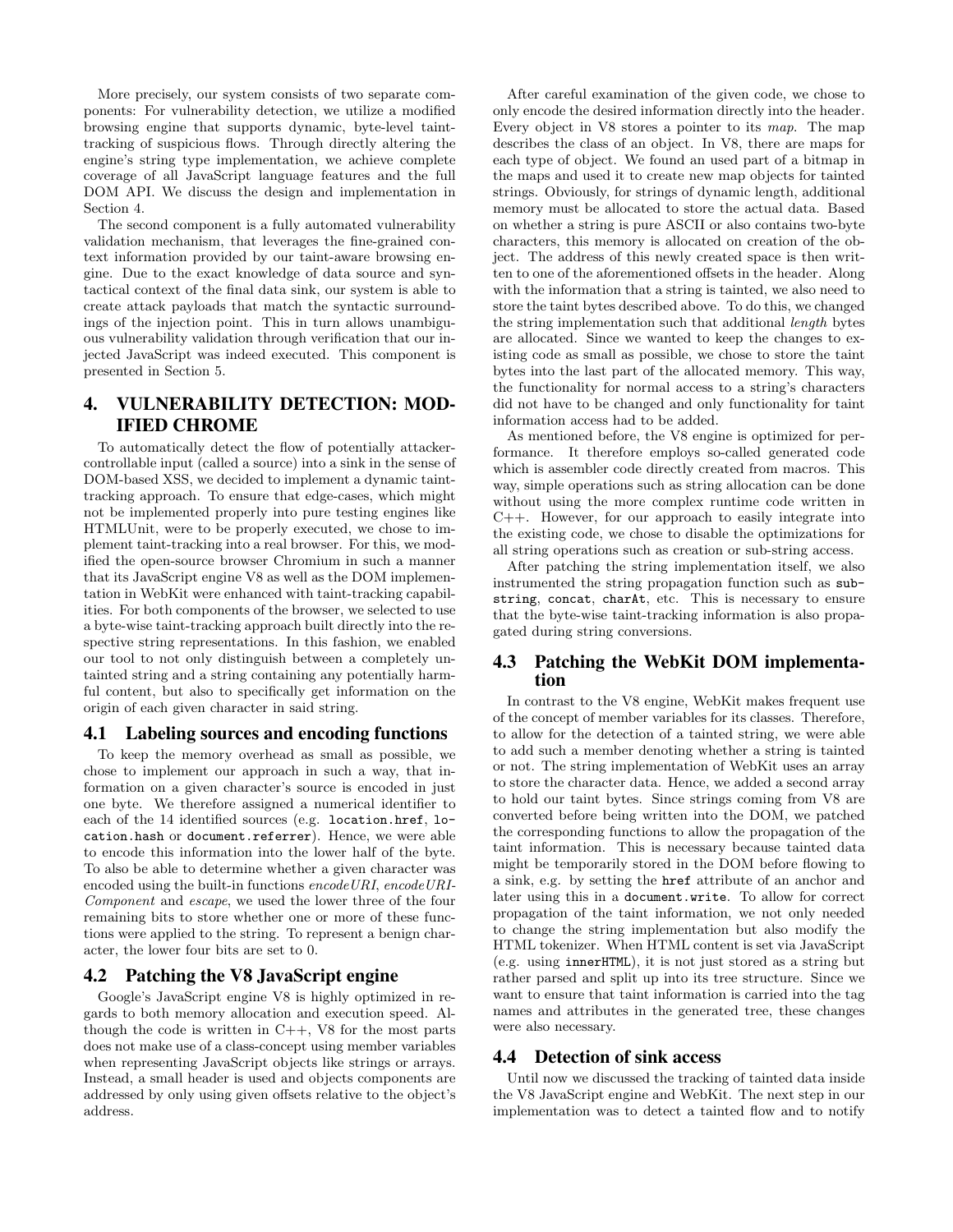

Figure 1: Report functionality

the user. Therefore, we modified all DOM-based Cross-Site Scripting sinks – like document.write, innerHTML or eval. We changed them in such a way that a reporting function is called each time a tainted string is passed to such a sink. In order to pass on the report to the user interface, we implemented a Chrome extension, that injects the JavaScript reporting function into the DOM. As such a function is callable from inside the runtime engine, we are able to report the flow to the extension. The details on the layout and implementation of this extension are presented in 6.1.

In WebKit's API used to provide access to the DOM tree for V8, the passed arguments are of V8's string class and are then converted to WebKit's string type. Hence, we chose to implement our reporting function into V8's string class, therefore allowing us to invoke it from the DOM API as well as directly from V8 using the provided string reference. When called, this function gathers information on the code location of the currently executed instruction and reports these alongside the taint information and details on the type of sink to the extension.

Figure 1 depicts this layout. Both the indicated functions eval and document.write use the reference to the passed string to invoke the reporting function which in turn passes on the information to the Chrome extension shown at the top.

# 5. VULNERABILITY VERIFICATION: AU-TOMATIC EXPLOIT GENERATION

Although the taint-tracking engine delivers first indications for potential Cross-Site Scripting vulnerabilities, detecting a flow alone is not sufficient to ensure that a vulnerability was discovered. There are various reasons why a successful exploitation is not possible for an existing flow. For example, the Web site could use built-in or custom encoding or filter functions that are capable of defusing a malicious payload. Furthermore, other, random circumstance can occur that prevent an exploit from executing. For example, if the tainted value originates from a GET parameter, tampering with this parameter could trigger the Web server to load a different page or to display an error message in which the vulnerable flow is not present anymore. Therefore, a verification step is needed to tell vulnerable data flows apart from non-exploitable flows. In order to do so our system uses the data received from the taint- tracking engine to reliable generate valid Cross-Site Scripting Exploits. In this Section we describe the inner workings of the generation process.

# 5.1 Anatomy of a Cross-Site Scripting Exploit

To develop a system that is capable of generating valid XSS payloads, we first analyzed the nature of a Cross-Site Scripting exploit. In general, an exploit is context dependent. This means, that a payload, which an attacker seeks to execute, depends on how the Web application processes the attacker's input. So, if the input flows into the eval sink it has to utilize a different syntax than an exploit targeting flows into document.write (More details on contextdependent exploit generation can be found in the Section 5.2). However, the structure of an exploit can be generalized to a non-context-dependent form.

Listing 1 shows two typical exploits. The first exploit targets a JavaScript context (e.g. eval), while the second one contains an exploit for an HTML sink (e.g. document.write). In many cases a tainted value was concatenated from several different strings, which are hard coded (benign/non-attacker-controllable) or coming from either one or more sources (attacker-controllable). Therefore, an attacker is only able to control parts of the string that flows into the sink. Immediate execution of JavaScript is often not possible at the location where the tainted/controllable parts are inserted into the string/code (e.g. within quoted strings). Therefore, the exploit first has to break out of the current context to be able to execute the malicious script code. The first part of each exploit serves as a "break out sequence" to escape to a context where JavaScript execution is possible. In the cases presented in Listing 1 these sequences are "');" and " $\geq$   $\lt$ /a $\geq$ ", respectively. Following the break out sequence, an arbitrary JavaScript payload or <script> tag can be executed. Afterwards, the exploit has to take care of trailing string fragments in such a way that these fragments do not interfere with the execution of the payload. For example, if a string that is passed to eval contains a syntax error, no code will be executed at all, even if the syntax error occurs at the very end of the string. To prevent this from happening an exploit has to include an escape sequence that renders trailing characters harmless. In the JavaScript case we simply comment out everything that follows our payload and in the HTML case we close the script block and include a **<textarea** to interpret the rest of the string as simple text instead of HTML. To summarize our analysis, we conclude that a Cross-Site Scripting exploit takes the following generalized form:

# $exploit := breakOutSequence$  payload escapeSequence

(1)

In this, only the breakOutSequence and the escapeSequence are context-specific. While the escapeSequence is very trivial to choose, the breakOutSequence needs careful crafting to result in a successful exploit.

| <b>Listing 1</b> Example Cross-Site Scripting exploits                            |
|-----------------------------------------------------------------------------------|
| $'$ ): alert ('XSS')://<br>"> <script>alert('XSS')</script> <textarea></textarea> |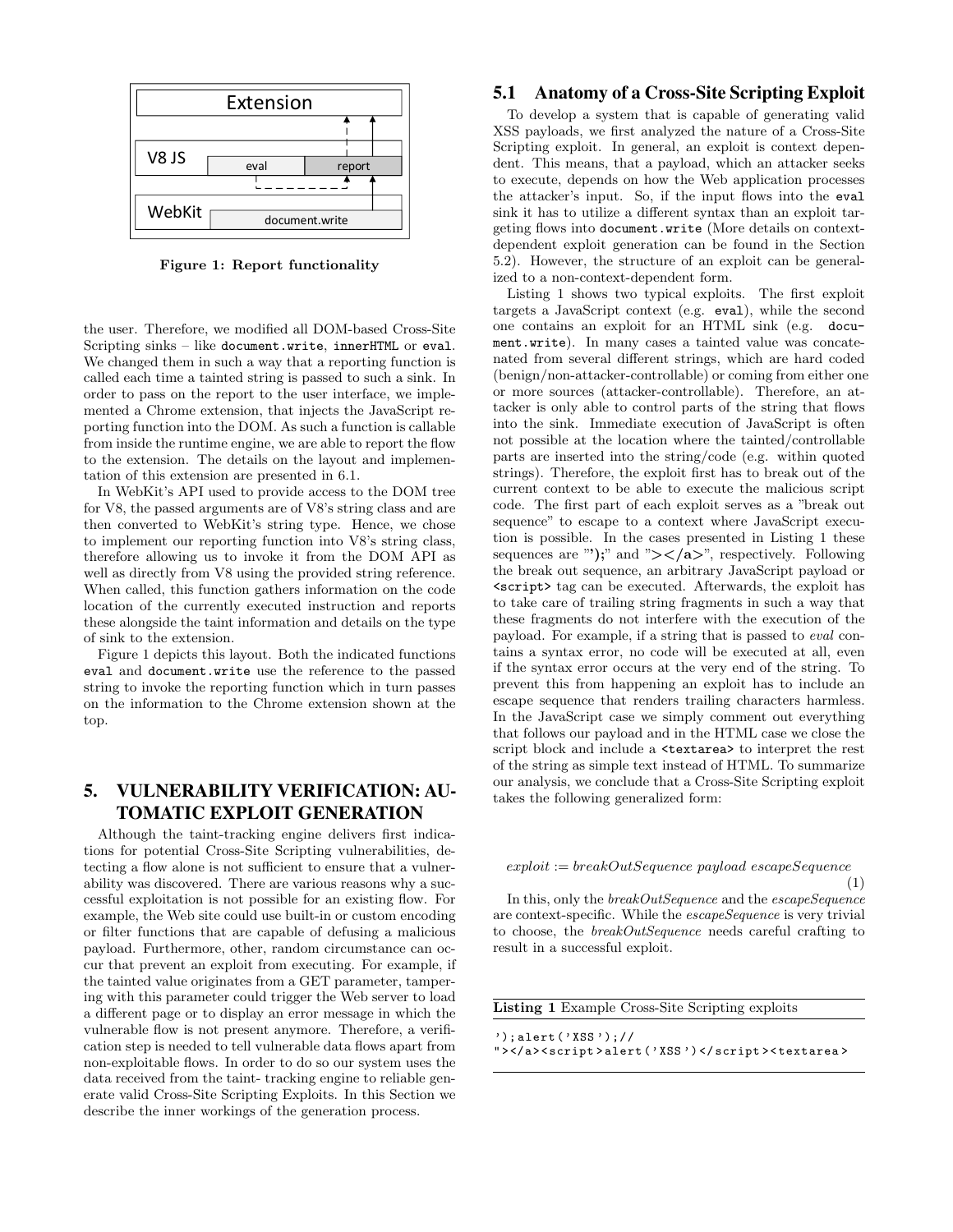# 5.2 Context-Dependent Generation of Breakout Sequences

After discovering a data flow from one or more sources to a sink, the taint-tracking engine delivers three pieces of information to the exploit generation framework:

- 1. Information on the the data flow (sources, sink, applied built-in filters)
- 2. Tainted value: the complete string that flowed into the sink (including benign and tainted parts from one or more sources)
- 3. Byte-wise taint information for each byte contained in the tainted string.

Based on the given sink the framework first determines the target context. Depending on this context, the tainted value and the taint information are passed to a contextsensitive break out sequence generation function. In the next step, the generator adds the desired payload and a contextspecific fixed escape sequence. After constructing the exploit, the system builds a test case that can be executed in a completely automated fashion and reports back to the framework in case of successful exploitation.

#### *5.2.1 HTML context-specific generation*

An HTML context is present whenever a tainted string is directly converted into HTML code. This is the case for many DOM manipulation functions such as document.write or innerHTML.

As mentioned before, often only parts of a string may be tainted. Therefore, our system first determines the exact location of the tainted parts by analyzing the taint information. In order to create a valid exploit, the system needs to determine into which DOM node the tainted parts will be transformed when the string-to-HTML conversion takes place. In order to do so, the generator parses the complete string and identifies the corresponding nodes. Based on the node types the generator is able to plan the next step within the generation process. In this first step we distinguish between three different node types (See Listing 2 for examples):

- 1. Tainted TagNode: The tainted value is located inside an HTML tag. Either it is part of the tag name, an attribute name, an attribute value or a combination of those three possibilities.
- 2. Tainted CommentNode: The tainted value is contained within an HTML comment.
- 3. Tainted TextNode: The tainted value is placed outside of an HTML tag or in between a closing and an opening tag.

Listing 2 Example Vulnerabilities

```
document.write ('<script src="//example.org/'
            + taintedValue + '"></script>')
document . write ('<div >' + taintedValue + ' </div >')
document.write ('<!--' +taintedValue+ '-->')
```
Depending on the the node type, break out sequences have to be generated differently. In the following, we explain the three different approaches:

#### *TagNode generation.*

If the tainted value is included within an HTML tag we first need to break out of this tag. Otherwise, opening a <script> tag would have no effect. If the tainted value is directly located within the tag, we can simple do so by adding a ">" sign to the break out sequence. If the tainted value resides within an attribute of the tag, the system first needs to determine the delimiter of the attribute. Most of the time such attributes are either enclosed by single or double quotes, however, sometimes, also no delimiter is present. So in order to break out of the tag in this case we need to add the delimiter of the attribute node before the angle brackets.

Now our payload is able to break out of the current (opening) tag and would be able to open a script tag, to execute the payload. However, some tags have special semantics for the text between the opening and the closing tag. So for example, HTML markup between an opening and closing iframe tag is only rendered in case iframes are not supported by the browser. Therefore, our generator optionally adds one or more additional closing tags at the end of the break out sequence for all present tags with special semantics. To summarize this, a TagNode break out sequences looks as follows:

$$
TagNodeBS := [delimeter] > [closingTags] \qquad (2)
$$

#### *CommentNode generation.*

The generation of CommentNode break out sequences is very trivial in most of the cases. As comments in HTML do not have any special semantics for their content, we can simply break out of a comment by adding "- ->" to our break out sequence. However, such a comment could in rare cases be placed in between opening and closing tags of scripts, iframes, etc. So, again our system analyzes the string and adds closing tags for these elements if necessary. Summing up, a CommentNode break out sequence takes the following form:

$$
CommentNodeBS := --- \gt [closingTags] \qquad (3)
$$

#### *TextNode generation.*

Every character sequence that is placed outside a tag or a comment or that is located in between an opening and a closing tag is regarded as a TextNode by the HTML parser. In many cases executing a payload within a TextNode is straight forward. As we do not need to break out of the node itself, we can simply open a script tag and execute a payload. However, if the TextNode is placed between an opening and a closing tag of a script or iframe we again have to add closing tags if necessary.

$$
TextNodeBS := [closingTags] \tag{4}
$$

#### *innerHTML vs document.write.*

After we have generated the break out sequence for HTML context exploits, the system needs to choose a payload to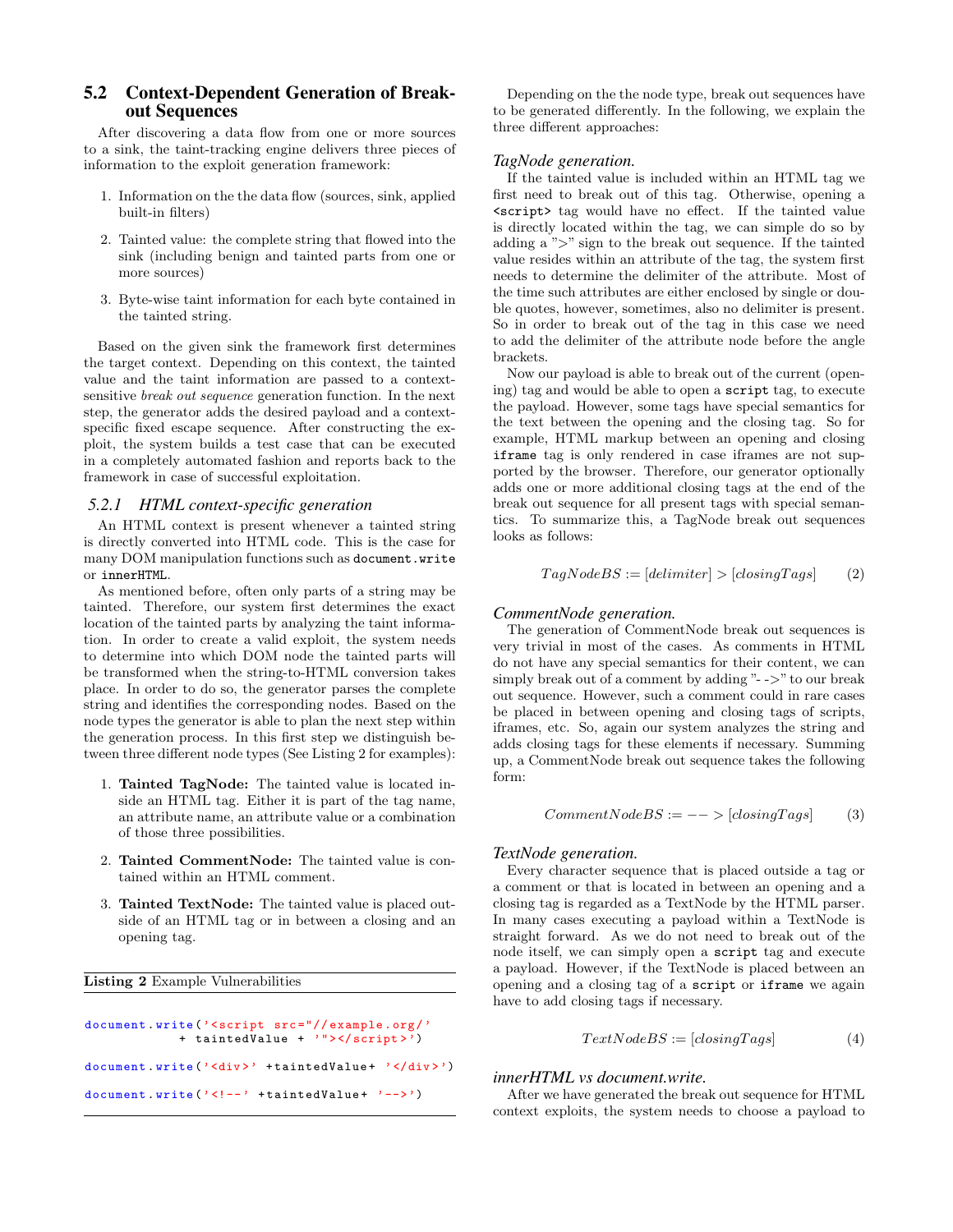execute. When doing so, some subtle differences in the handling of string-to-HTML conversion comes into play. When using innerHTML, outerHTML or adjacentHTML browsers react differently than document.write in terms of script execution. While document.write inserts script elements into the DOM and executes them immediately, innerHTML only performs the first step, but does not execute the script. So adding the following payload for an innerHTML flow would not result in a successful exploit:

#### <script>\_\_reportingFunction\_\_()</script>

However, it is still possible to execute scripts via an injection through innerHTML. In order to do so, the framework makes use of event handlers:

#### <img src="none\_existent\_resource" onerror="\_\_reportingFunction\_\_()">

When innerHTML inserts the img tag, the browser creates an HTTP request to the non-existing resource. Obviously, this request will fail and trigger the onerror event handler that executes the given payload. Depending on the sink we simply choose one of these two payloads.

#### *5.2.2 JavaScript context-specific generation*

JavaScript context-specific generation is necessary whenever a data flow ends within a sink that interprets a string as JavaScript code. This is the case for functions such as eval & Function, Event handlers (such as onload and onerror) and DOM properties such as script.textContent, script.text and script.innerText. While browsers are very forgiving when parsing and executing syntactically incorrect HTML, they are quite strict when it comes to Java-Script code execution. If the JavaScript parser encounters a syntax error, it cancels the script execution for the complete block/function. Therefore, the big challenge for the exploit generator is to generate a syntactically correct exploit, that will not cause the parser to cancel the execution. In order to do so, the system again has to determine the exact location of the tainted bytes.

Listing 3 shows a very simple vulnerable piece of Java-Script code. In the first step, the code constructs a string of benign/hard coded and tainted (location.href) parts. In a second step, it executes the code using eval. Thereby, this code can be exploited in slightly different ways. Either the attacker could break out of the variable x and inject his code into the function named test, or he could break out of the variable x and the function test and inject his code into the top level JavaScript space. While the first method requires an additional invocation of the test function, the second exploit executes as soon as eval is called with a syntactically correct code. However, for the last case, the complexity of the break out sequence grows with the complexity of constructed code. Nevertheless, we do not want do rely on any behavior of other non-controllable code or wait for a user interaction to trigger an invocation of the manipulated code.

Therefore, we always seek to break out to the top level of the JavaScript execution. In order to do so, our system first parses the JavaScript string and creates a syntax tree of the code. Based on this tree and the taint information we extract the branches that contain tainted values. Listing 4 shows the resulting syntax tree for our example code and

Listing 3 JavaScript context example

```
var code = 'function test(){' +
             'var x = "' + location.href + '";'
             // inside function test
             + 'doSomething (x); '
        + '}'; // top level
eval ( code )
```
#### Listing 4 JavaScript Syntax Tree

```
FunctionDeclaration
  Identifier : test
  FunctionConstructor
    Identifier : test
    Block
      Declaration
        Identifier : x
        StringLiteral : "http://example.org"
    ExpressionStmt
      SpecialOperation : FUNCTION_CALL
        Reference
          Identifier : doSomething
```
the extracted branch (in gray). For each of the extracted branches the generator creates one break out sequence by traversing the branch from top to bottom and adding a fixed sequence of closing/break out characters for each node. So in our example the following steps are taken:

- 1. FunctionDeclaration: ';'
- 2. FunctionConstructor: "
- 3. Block: '}'
- 4. Declaration: ';'
- 5. StringLiteral: '"'
- 6. Resulting Breakout Sequence: '";};'

To trigger the exploit we can simply construct the test case as follows: Based on the source (location.href), the system simple adds the break out sequence, an arbitrary payload and the escape sequence to the URL of the page:

# http://example.org/#";};\_\_reportingFunction\_\_();//

When executed within a browser, the string construction process from Listing 3 is conducted and the following string flows into the eval call (Note: Line breaks are only inserted for readability reasons):

```
function test (){
    var x = " http :// example . org /#";
};
 _reportingFunction__();
// doSomething (x);}
```
# 6. EMPIRICAL STUDY

As mentioned earlier, an important motivation for our work was to gain insight into the prevalence and nature of potentially insecure data flows in current JavaScript applications leading to DOM-based XSS. For this reason, we created a Web crawling infrastructure capable of automatically applying our vulnerability detection and validation techniques to a large set of real-world Web sites.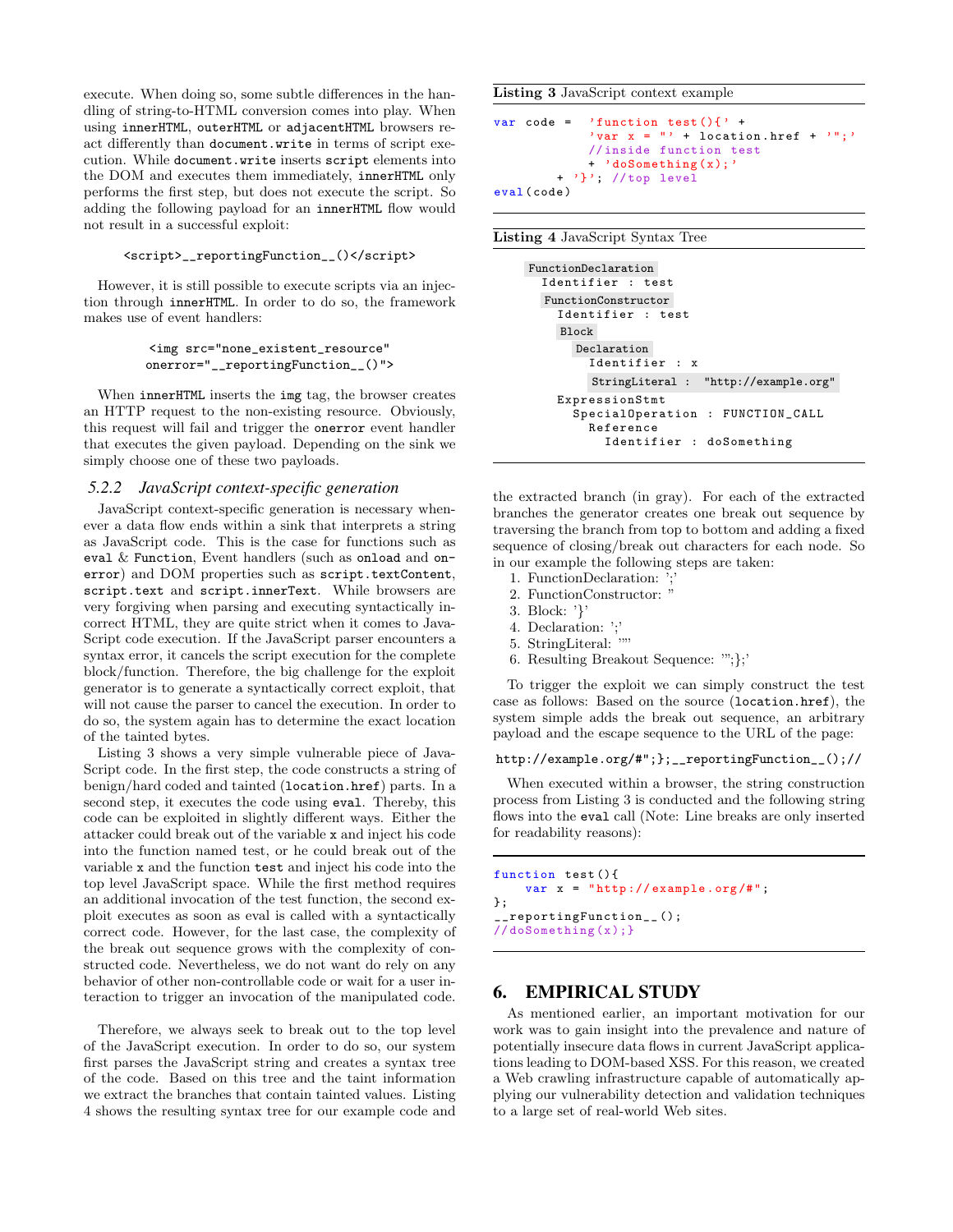

Figure 2: Crawling infrastructure

# 6.1 Methodology & Architecture Overview

To obtain a realistic picture on the commonness of insecure data flows that might lead to DOM-based XSS, it is essential to sample a sufficiently large set of real-world Web sites.

We designed our experiment set-up to meet these requirements, utilizing the following components: Our flow-tracking rendering engine to identify and record potentially unsafe JavaScripts (as discussed in Sec. 4), our exploit generation and validation framework (as presented in Sec. 5), and a crawling infrastructure that automatically causes the browsing engine to visit and examine a large set of URLs.

Our crawling infrastructure consisted of several browser instances and a central backend, which steered the crawling process. Each browser was outfitted with an extension that provided the browser with the required external interface for communication with the backend (see Fig. 2). In the following paragraphs, we briefly document both the backend's and the extension's functionality.

#### *6.1.1 Analysis engine: Central server backend*

The main duty of the central analysis backend is to distribute the URLs of the examination targets to the browser instances and the processing of the returned information. The backend maintains a central URL queue, which was initially populated with the Alexa Top 5000 domains and subsequently filled with the URLs that were found by the browsers during the crawling process.

The browser instances transmit their analysis report and their findings to the backend. For each analyzed URL, analysis reports for several URLs are returned, as the browser instances not only check the main page but also all contained iframes. In our study, we received results for an average of 8.64 (sub-)frames for each URL that was given to a browser instance. After pre-processing and initial filtering, the backend passes the suspicious flows to the exploit generation unit (see Sec. 6.3).

#### *6.1.2 Data collection: Browser Extension*

As discussed in Section 4, we kept direct changes to the browser's core engine as small as possible, to avoid unwanted side effects and provide maintainability of our modifications. Our patches to the browser's internal implementation consisted mainly in adding the taint-tracking capabilities to the Javascript engine and DOM implementation. All further

browser features that were needed for the crawling and analyzing processes were realized in the form of a browser extension.

Following the general architecture of Chrome's extension model [8], the extension consists of a background and a content script (see Fig. 2). The background script's purpose is to request target URLs from the backend, assign these URLs to the browser's tabs (for each browser instance, the extension opened a predefined number of separate browser tabs to parallelize the crawling process), and report the findings to the backend. The content script conducts all actions that directly apply to individual Web documents, such as collecting the hyperlinks contained in the page for the further crawling process and processing the data flow reports from the taint-tracking engine (see Sec. 4.4). Furthermore, the content script injects a small userscript into each Web document, that prevents the examined page from displaying modal dialogues, such as alert() or confirm() message boxes, which could interrupt the unobserved crawling process.

After the background script assigns a URL to a tab, the content script instructs the tab to load the URL and render the corresponding Web page. This implicitly causes all further external (script) resources to be retrieved and all scripts, that are contained in the page, to be executed. After the page loading process has finished, a timeout is set to allow asynchronous loading processes and script execution to terminate. After the timeout has passed, the content script packs all suspicious data flows, which were reported during execution of the analyzed page, and communicates them to the background script for further processing.

In addition to data flow and hyperlink data, the extension also collects statistical information in respect to size and nature of the JavaScripts that are used by the examined sites.

## 6.2 Observed Data Flows

As mentioned above, our initial set of URLs consisted of the Alexa top 5000. For each of these URLs we conducted a shallow crawl, i.e., all same-domain links found in the respective homepages were followed, resulting in 504,275 accessed Web pages. On average each of those Web document consisted out of 8.64 frames resulting in a final number of 4,358,031 (not necessary unique) URLs.

In total our infrastructure captured 24,474,306 data flows from potentially tainted sources to security sensitive sinks. Please refer to Table 1 for details on the distribution of flows, depicted by their sources and sinks.

# 6.3 Selective Exploit Generation

As shown in the previous Section, the total number of potentially vulnerable data flows from insecure sources to security sensitive sinks is surprisingly high. In our study, the sheer number of found flows exceeds the number of analyzed pages by a factor of about 48.5.

Both our exploit generation and validation processes are efficient. Generating and testing an XSS exploit for a selected data flow requires roughly as much time as the initial analyzing process of the corresponding Web page. However, due to the large amount of observed flows, testing all data flows would have required significantly more time than the actual crawling process. Hence, to balance our coverage and broadness goals, we selected a subset out of all recorded, po-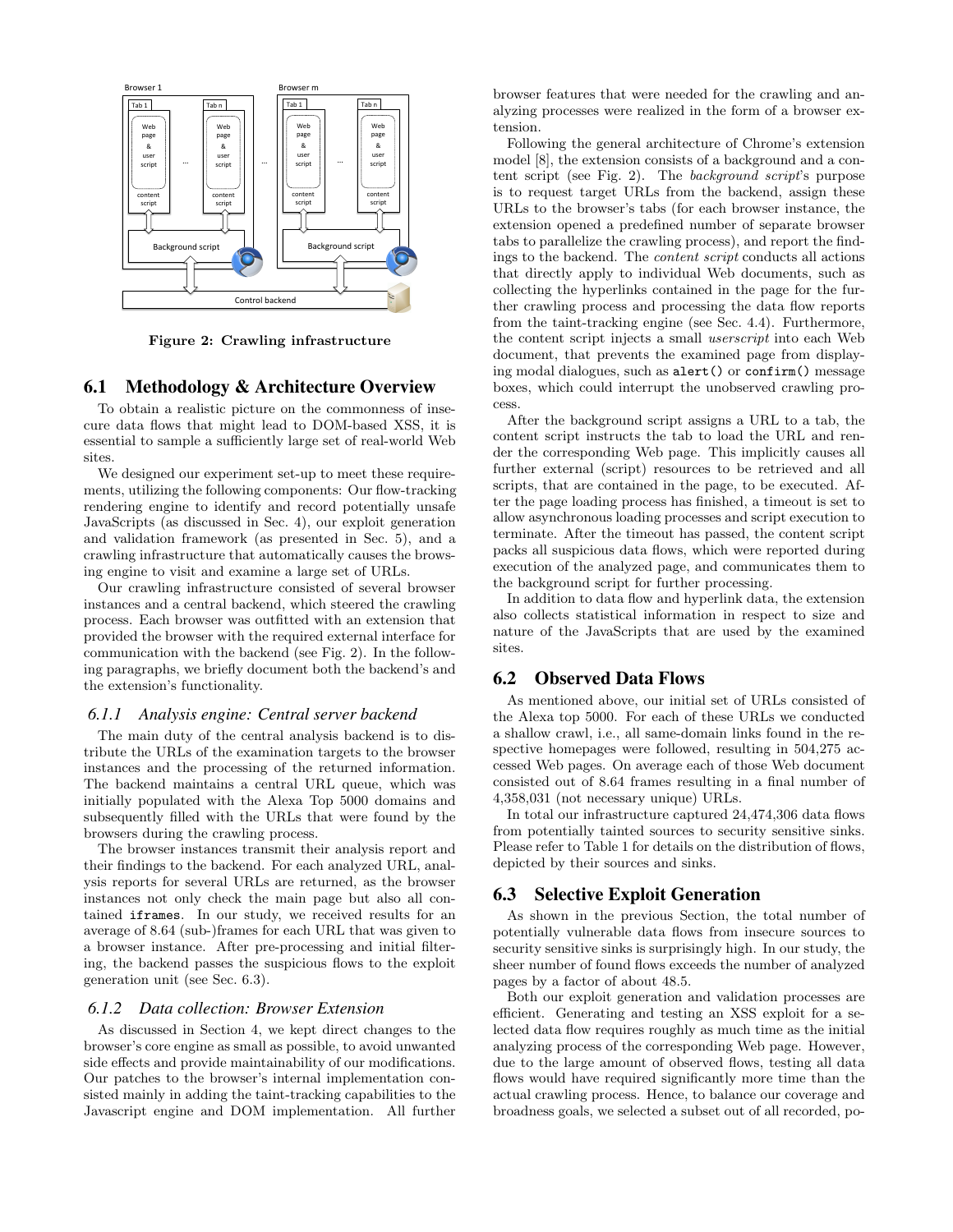|                   | $_{\rm URL}$ | Cookie     | document.referrer | window.name | postMessage | Web Storage | Total      |
|-------------------|--------------|------------|-------------------|-------------|-------------|-------------|------------|
| <b>HTML Sinks</b> | 1.356.796    | 1.535.299  | 240,341           | 35.466      | 35.103      | 16.387      | 3.219.392  |
| JavaScript Sinks  | 22,962       | 359,962    | 511               | 617.743     | 448.311     | 279.383     | 1,728,872  |
| URL Sinks         | 3,798,228    | 2,556,709  | 313.617           | 83.218      | 18.919      | 28,052      | 6,798,743  |
| Cookie Sink       | 220,300      | 10,227,050 | 25,062            | 1,328,634   | 2.554       | 5.618       | 11,809,218 |
| Web Storage Sinks | 41,739       | 65.772     | .586              | 434         | 194         | 105,440     | 215.165    |
| postMessage Sink  | 451.170      | 77.202     | 696               | 45.220      | 11.053      | 117,575     | 702.916    |
| Total             | 5,891,195    | 14.821.994 | 581.813           | 2,110,715   | 516.134     | 552,455     | 24,474,306 |

Table 1: Data flow overview, mapping sources (top) to sinks (left)

tentially vulnerable data flows, based on the following criteria:

- (C1) The data flow ended in a sink that allows, if no further sanitization steps were taken, direct JavaScript execution. Hence, all flow into cookies, Web Storage, or DOM attribute values were excluded.
- (C2) The data flow originates from a source that can immediately be controlled by the adversary, without programmatic preconditions or assumptions in respect to the processing code. This criteria effectively excluded all flows that come from second order sources, such as cookies or Web Storage, as well as flows from the postMessage API.
- (C3) Only data flows without any built-in escaping methods and data flows with non-matching escaping methods were considered. Data flows, for which the observed built-in escaping methods indeed provide appropriate protection for the flow's final sink were excluded.
- (C4) For each of the remaining data flows we generated exploits. However, many flows led to the generation of exactly the same exploit payloads for exactly the same URL - e.g. when a web page inserts three scripts via document.write and always includes location.hash at a similar location. In order to decrease the overhead for testing the exploits, our system only validates one of these exploits.

Starting from initial 24,474,306 flows, we successively applied the outlined criteria to establish the set of relevant flows:

$$
24,474,306 \xrightarrow{C1} 4,948,264 \xrightarrow{C2} 1,825,598
$$
  

$$
\xrightarrow{C3} 313.794 \xrightarrow{C4} 181,238
$$
 (5)

Thus, in total we generated 181,238 test payloads, out of which a total of 69,987 successfully caused the injected Java-Script to execute. We discuss the specifics of these results in the next Section.

# 6.4 Found vulnerabilities

In total, we generated a dataset of 181,238 test payloads utilizing several combinations of sources and sinks. As discussed in Section 6.3 (C3), all flows which are encoded are filtered early on. For Google Chromium, which we used in our testing infrastructure, adhering to this rule we also must filter all those exploits that use either location.search or document.referrer to carry the payloads. This is due to the fact that both these values are automatically encoded by Chromium. Hence, we chose to test these vulnerabilities in Internet Explorer 10 whereas the rest of the URLs were verified using our aforementioned crawling infrastructure. Since the number of exploits utilizing search vulnerabilities amounts to 38,329 and the sum for referrer reached 5083, the total number of exploits tested in Chromium was reduced to 137,826, whereas the remaining 43,412 exploits were tested using Internet Explorer.

Out of these, a total number of 58,066 URLs tested in Chromium triggered our verification payload. Additionally, we could exploit 11,921 URLs visited in Internet Explorer. This corresponds to a success rate of 38.61% in total, and a success rate of 42.13% when only considering vulnerabilities exploitable in Chromium.

As we discussed earlier, we crawled down one level from the entry page. We assume that a high number of Web sites utilize content management systems and thus include the same client-side code in each of their sub pages. Hence, to zero in on the number of actual vulnerabilities we decided to reduce the data set by applying a uniqueness criterion. For any finding that triggered an exploit, we therefore retrieved the URL, the used break out sequence, the type of code (inline, eval or external) and the exact location. Next, we normalized the URL to its corresponding second-level domain. To be consistent in regards to our selection of domains, we used the search feature on alexa.com to determine the corresponding second-level domain for each URL. We then determined for each of the results the tuple:

{domain, break out sequence, code type, code location}

In regards to the code location, we chose to implement the uniqueness to be the exact line and column offset in case of external scripts and evals, and the column offset in inline scripts. Applying the uniqueness filter to the complete dataset including those pages only exploitable on Internet Explorer, we found a total of 8,163 unique exploits on 701 different domains, whereas a domain corresponds to the aforementioned normalized domain. Due to the nature of our approach, among these were also domains not contained in the top 5000 domains. Thus, we applied another filter, removing all exploits from these domains outside the top 5000. This reduced the number of unique exploits to 6,167, stemming from 480 different domains. In respect to the number of domains we originally crawled, this means that our infrastructure found working exploits on 9.6% of the 5000 most frequented Web sites and their sub-domains.

When considering only exploits that work in Chromium, we found 8,065 working exploits on 617 different domains, including those outside the top 5000. Again filtering out domains not contained in the 5000 most visited sites, we found 6,093 working exploits on 432 of the top 5000 domains or their sub-domains.

Among the domains we exploited were several online banking sites, a poplar social networking site as well as governmental domains and a large internet-service provider running a bug bounty program. Furthermore, we found vulnerabilities on Web sites of two well-known AntiVirus products.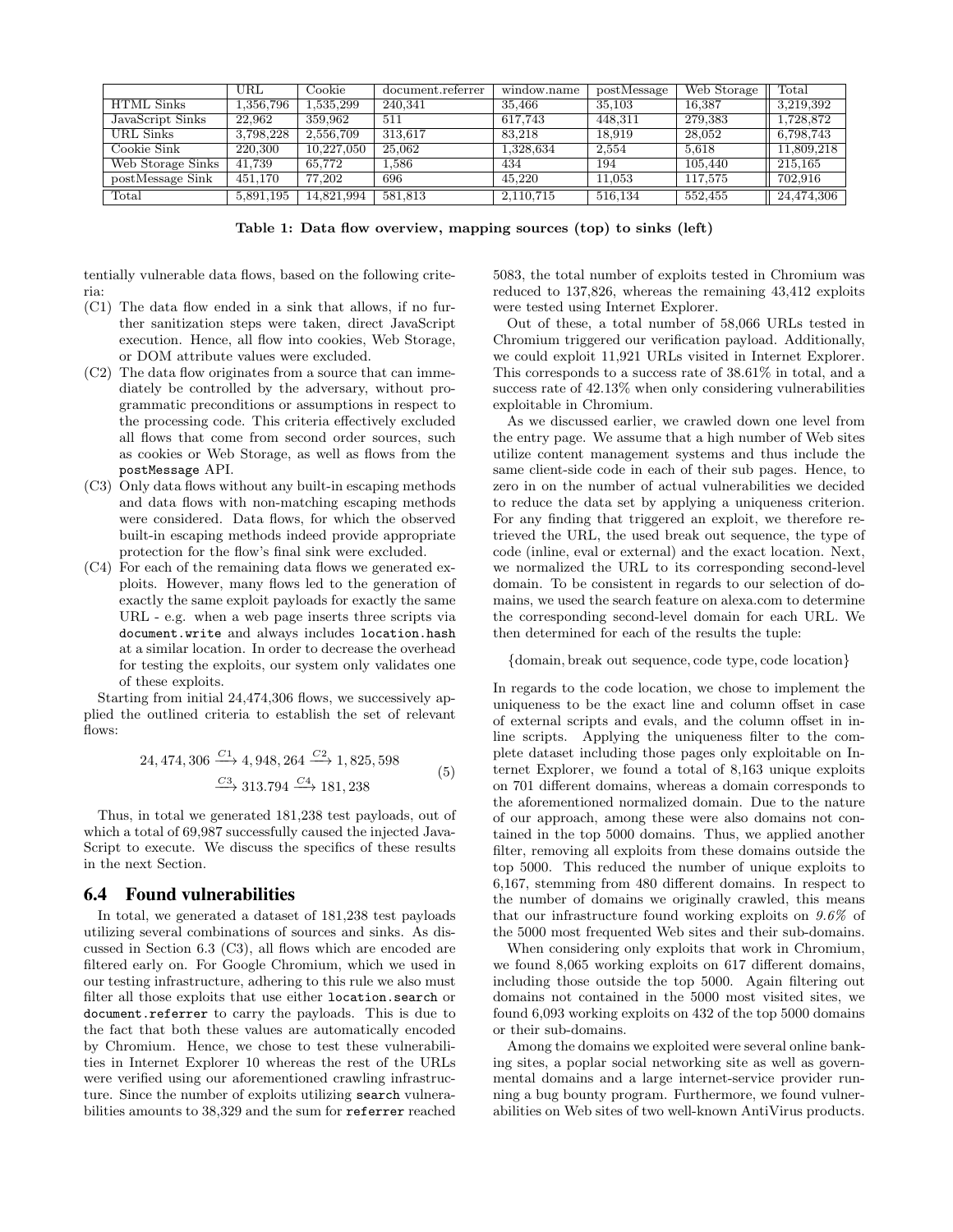# 6.5 Selected Case Studies

During the analysis of our findings, we encountered several vulnerabilities which exposed interesting characteristics. In the following subsections, we provide additional insight into these cases.

# *6.5.1 JSONP + HTTP Parameter Pollution*

As stated in Section 2, flows into URL sinks are not easily exploitable. Only if the attacker controls the complete string, he can make use of data and javascript URLs to execute JavaScript code. However, in our dataset we found a particularly interesting coding pattern, that allows script execution despite the fact that the attacker only controls parts of the injected URLs. In order to abuse this pattern a Web page must assign a partly tainted string to a script.src attribute that includes a JSONP script with a callback parameter (See Listing 5).

Listing 5 JSONP script include

```
var script = document . createElement ('script ')
script . src = " http :// example .org / data . json ?u="
         + taintedValue + "&callback=cb_name";
```
In many cases the callback parameter is reflected back into the script in an unencoded/unfiltered fashion. Hence, the attacker could inject his own code into the script via this parameter. However, the callback parameter is hard coded and the attacker is not able to tamper with it at first sight. Nevertheless, it is possible to inject a second callback parameter into the script URL via the taintedValue. This results in the fact that two parameters with the same name and different values are sent to the server when requesting the script. Depending on the server-side logic the server will either choose the first or the second parameter (We found both situations, and depending on the position of the taintedValue we were able to exploit both situations). Hence, by conducting this so-called HTTP Parameter Pollution attack, the attacker is able to inject his value into the content of the script, which is afterwards embedded into the Web page.

One particularly interesting fact is that simply encoding the taintedValue will not protect against exploitation. Instead, the JSONP callback parameter needs to be sanitized. During our experiments we found one vulnerable callback parameter quite often on many different Web sites, which seemed to stem from jQuery (or at least, always called the same jQuery function).

#### *6.5.2 Broken URL parsing*

As browsers sometimes auto-encode certain parts of user controlled values, it is not possible to inject code into some of the analyzed sources. One example for this is location.search that is auto-encoded by all browser except Internet Explorer. Another source that is encoded by every modern browser is location.pathname. An injection via location.pathname is in general not possible until the application itself decodes the value. An additional encoding or sanitization step is therefore not necessary for these values. This fact, however, also leads to security vulnerabilities when Web developers trust in this auto-encoding feature while at the same time conducting incorrect URL parsing.

In our analysis, we found many examples where this fact leads to vulnerabilities. In the following we cover some examples where code fragments seemed to extract automatically encoded values (and hence no sanitization is needed), but due to non-standard parsing, extracted also unencoded parts in malicious cases.

- 1. Task: Extract host from URL
- 2. What it really does: Extract everything between www. and .com (e.g. whole URL)
- 3. e.g. http://www.example.com/#notEncoded.com

```
var regex = new RegExp("/www \ldots * \ldots com/g");
var result = regex.exec(location.href);
```
- 1. Task: Extract GET parameter foo
- 2. What it really does: Extracts something that starts with foo=
- 3. e.g. http://www.example.com/#?foo=notEncoded

var regex = new RegExp(  $"\left[\setminus?\&\right]$  foo =  $(\left[\hat{z}\#]\ast\right)$  " ); var result = regex.exec(location.href);

- 1. Task: Extract all GET parameters
- 2. What it really does: Last GET parameter contains the unencoded Hash
- 3. e.g. http://example.com/?foo=bar#notEncoded

location.href.split('?')[1].split('&')[x] .  $split$  (  $\rangle = \prime$  )

# *6.5.3 Persistent DOM-based XSS*

As seen in Table 1, our system captured also some flows into cookies and into the Web Storage API. However, we did not include it into our automatic exploit generation. Nevertheless, we were able to manually find several persistent DOM-based XSS. We detected flows that first came from user input and went into Cookie or Web Storage sinks effectively persisting the data within the user's browser. In the cases where we could trigger a successful exploit, this data was then used in a call to eval, hence exposing the Web site to persistent DOM-based XSS.

#### *6.5.4 window.name flows*

Within our dataset, we detected a surprisingly high number  $(2 \text{ million})$  of flows originating from window.name that we couldn't explain at first sight. Although some of them were exploitable, we soon discovered the reason for this number. Most of these flows are not exploitable via DOM XSS as they are caused by a simple programming error. When declaring a local variable a developer has to use the var keyword. If someone declares a variable named name inside a function and misses the var keyword or if a local variable is created directly within a script block that is executed in the global scope, the variable is declared global (See Listings 6 and 7). Since inside a browser, the global object is window, the data is written to window.name. If the same variable is used within a call to a sink within the same script block, the corresponding flow is not exploitable as window.name was overwritten with benign data. However, this fact represents another serious issue: window.name is one of the very few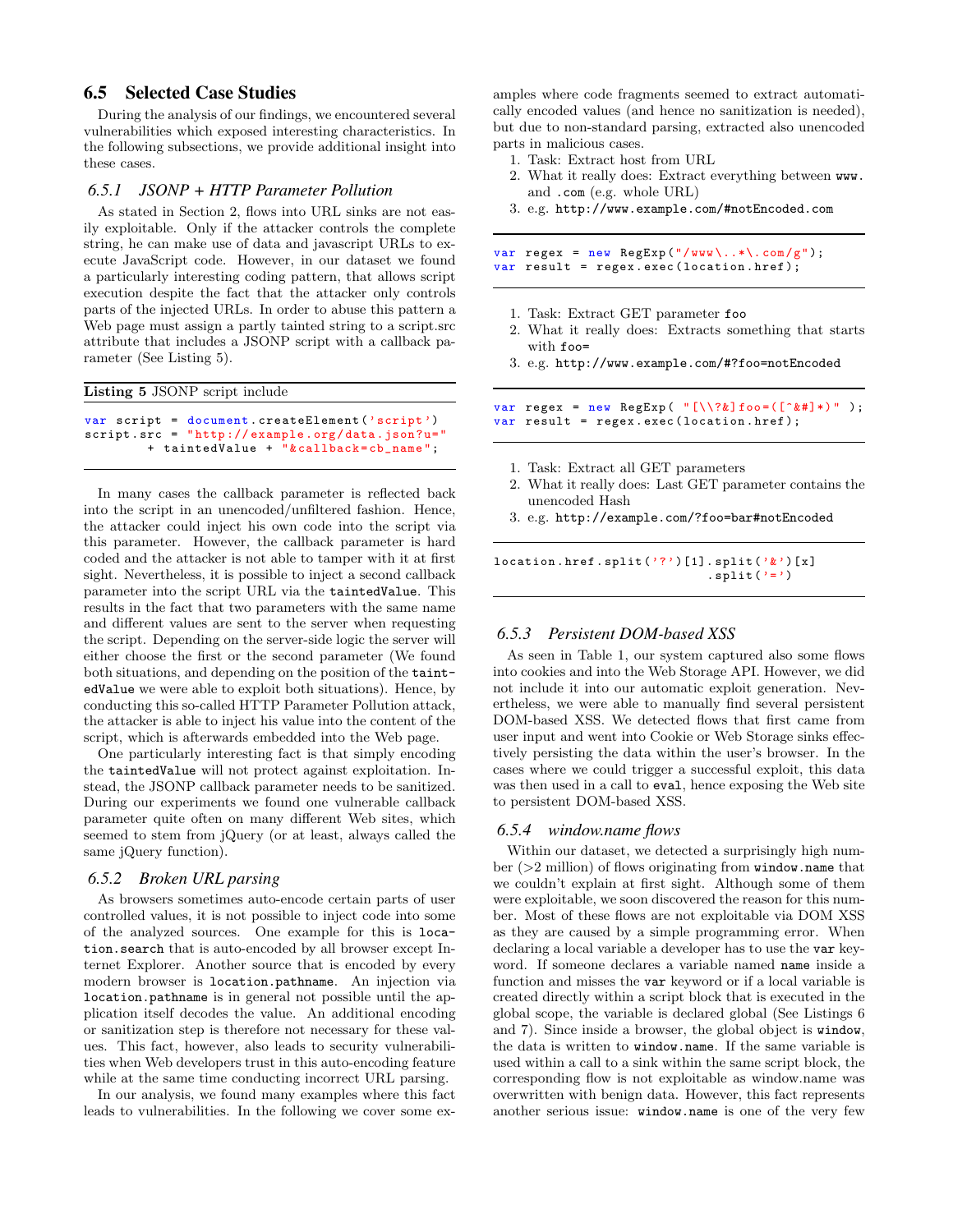Listing 6 window.name bug 1: Missing var keyword

```
function test (){
    name = doSomething ();
    document.write (name);
};
```
Listing 7 window.name bug 2: Declaration within the global scope

```
<script >
    var name = doSomething ();
    document.write (name);
</script >
```
properties that can be accessed across domain boundaries. Hence, any data that is written to this property can be accessed by third parties. This programming error, therefore, represents a serious information leakage problem, if sensitive data is written to such a global name variable. Given the huge amount of flows, it is very likely that this pattern could be misused to steal sensitive information.

# 6.6 Effectiveness of Chromium's XSS Filter

Modern browsers like Chromium and its commercial counterpart Google Chrome are equipped with client-side filter capabilities aiming at preventing XSS attacks [1]. In order to analyze the effectiveness of Chromium's XSS Filter, we utilized our successful exploits and tried to execute them with the activated filter. Out of the 701 domains we found, 300 domains were still susceptible to XSS even with Chromium's auditor enabled.

After further examination, we found three distinguishing characteristics for these working exploits. For one, none of the exploits abusing JavaScript sinks, such as eval(), were detected by XSS Auditor. This stems from the fact that the auditor is implemented inside the HTML parser and thus cannot detected direct JavaScript sinks. Furthermore, exploits that were caused by remote script includes were not detected. The third type of undetected exploits was caused by JSONP vulnerabilities as discussed in Section 6.5.1.

On a positive note, in our study, we found that none of the exploits that targeted inline vulnerabilities passed through the filter. However, please note, that this experiment carries no reliable indication of protection robustness in respect to the exploits, that were stopped. We did not make any attempts to obfuscate the exploit payload [12] or use other filter evasion tricks [13].

In 2011 Nikiforakis demonstrated that Chrome's filter is not able to cope with exploits that utilize more than one injection point at once [21]. If we take our figures from Section 6.2 into account, we see that a tainted string consists – on average – of about three tainted substrings. Thus, an attacker has on average three possible injection points in order to leverage the techniques presented by Nikiforakis. Therefore, we have good reasons to believe that the numbers presented in this Section must rather be seen as a lower bound.

# 7. RELATED WORK

To the best of our knowledge, DOMinator [7] was the first browser-based tool to test for DOM-based XSS via dynamic taint-tracking. For this purpose, DOMinator instruments Firefox's SpiderMonkey JavaScript engine. Unlike our technique, DOMinator does not track data flows on a byte level. Instead, it employs a function tracking history to store the operations which were called on the original, tainted input to result into the final, still tainted, string flowing into a sink. Also, it does not feature a fully automated vulnerability validation.

FLAX [25] is the conceptionally closest approach to our work. Similar to our system, FLAX also utilizes byte-level taint-tracking to identify insecure data flows in JavaScript. However, there are several key differences in which we improve over FLAX: For one, FLAX's taint analysis is not fully integrated in the JavaScript engine. Instead, the actual analysis is done on program slices which are translated into JASIL, a simplified version of JavaScript, which expresses the operational semantics of only a subset of JavaScript. In contrast, through extending JavaScript's low-level string type, we achieve full language and API coverage. Furthermore, FLAX employs fuzzing for vulnerability testing, while our approach leverages the precise source and sink context information to create validation payloads that deterministically match the respective data flows specifics. Finally, using a large scale study we successfully demonstrated that our system is compatible with the current code practices in today's Web. In contrast, FLAX was only practically evaluated on a set of 40 Web applications and widgets.

Criscione [5] presented an automatic tool to find XSS problems in a scalable black box fashion. Similar to our approach, they also use actual browser instances for test execution and vulnerability validation. However, they don't utilize taint propagation or precise payload generation. Instead, the tests are done in a fuzzing fashion.

Finally, a related approach was presented by Vogt et. al. [30], which utilizes a combination of static analysis and dynamic information flow tracking to mitigate XSS exploits. However, instead of following the flow of untrusted data, the focus is on security sensitive values, such as the user's cookie, and the potential exfiltration of those.

Server-side approaches and static taint analysis: On the server-side various approaches using dynamic tainttracking to detect and mitigate XSS vulnerabilities have been proposed [20, 23, 4, 27, 19, 33, 2]. Furthermore, as an alternative to dynamic taint-tracking, static analysis of source code to identify insecure data flows is a well established tool [9, 28, 31, 14, 32, 10].

Attack generation: In order to decrease false positive rates several approaches have been studied to automatically generate a valid exploit payloads for validation purposes. In 2008, Martin et al. [18] presented a method to generate XSS and SQL injection exploits based on goal-directed model checking. Thereby, their system QED is capable of performing a goal-directed analysis of any Java Web application, which adheres to the standard servlet specification. Based on the constructed model, a model checker is able to generate a valid exploit that can be used to validate the finding. As opposed to our approach the system operates on the server-side code and thus focuses on server-side injection vulnerabilities. Similar to this approach, Kieyzun et al. [15] also focus on the automatic generation of attacks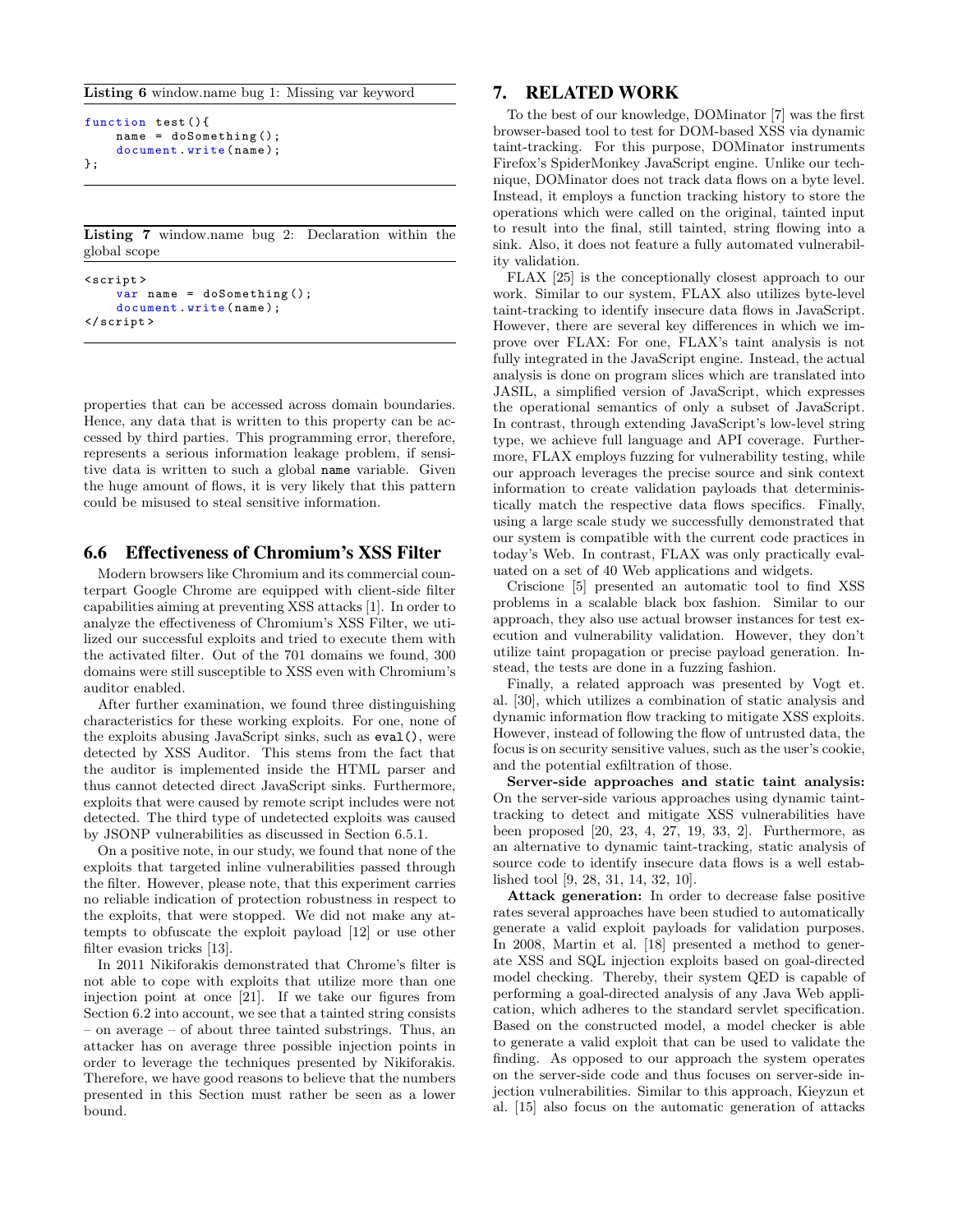targeting server-side injection vulnerabilities. In order to do so, the authors use symbolic taint-tracking and input mutations to generate example exploits. Thereby, several test inputs are transmitted to the target service and depending on the registered data flows, inputs are mutated to generate malicious payloads. As opposed to our approach, their tool Ardilla also only works on server-side code and thus rather targets traditional XSS vulnerabilities. As it requires several HTTP requests for generating a valid exploit, scaling is far more difficult than with our approach. In [6], d'Amore et al. present the tool snuck that is capable of automatically evading server-side XSS filters. To function, however, the tool needs input from a human tester that identifies the application's intended workflows and possible injection vectors. The tool then automatically verifies whether the filter functions works in a correct manner. In order to do so the system identifies the exact injection context by using XPath queries.

Empirical studies on JavaScript security: Due to its ever growing importance in the Web application paradigm, several security-relevant aspects of client-side JavaScript execution have been studied empirically. For one, Yue and Wang [34] examined the commonness of JavaScript practices that could lead to unauthorized code execution, namely cross-domain inclusion of external JavaScript files and usage of APIs that could lead to XSS. Their study is purely statistically and no real vulnerability validation was conducted. Zooming in on eval, Richards et al. [24] study how this problematic API is used in the wild, identifying both usage patterns that could be solved with safe alternatives as well as instances, in which replacing eval would not be a straight forward task. Furthermore, selected "HTML5" JavaScript APIs have been studied in detail: Lekies & Johns [17] surveyed the Alexa top 500,000 for potentially insecure usage of JavaScript's localStorage for code caching purposes and Son & Shmatikov [26] examined the Alexa top 10,000 for vulnerabilities occurring from unsafe utilization of the postMessage API.

# 8. CONCLUSION

In this paper, we presented a fully automated approach to detect and validate DOM-based XSS vulnerabilities. By direct integration into the browser's JavaScript engine, we achieve reliable identification of potentially insecure data flows while maintaining full compatibility with productive JavaScript code. Furthermore, the precise, byte-level context informations of the resulting injection points enables us to create attack payloads which are tailored to the vulnerability's specific conditions, thus, allowing for robust exploit generation.

Using our system, we conducted a large scale empirical study, resulting in the identification of 6,167 unique vulnerabilities distributed over 480 domains, demonstrating that 9,6% of the Alexa top 5000 carry at least one DOM-based XSS problem.

# Acknowledgments

This work was in parts supported by the EU Projects Web-Sand (FP7-256964) and STREWS (FP7-318097). The support is gratefully acknowledged.

# 9. REFERENCES

- [1] BATES, D., BARTH, A., AND JACKSON, C. Regular expressions considered harmful in client-side XSS filters. In WWW '10: Proceedings of the 19th international conference on World wide web (New York, NY, USA, 2010), ACM, pp. 91–100.
- [2] Bisht, P., and Venkatakrishnan, V. N. XSS-GUARD: Precise dynamic detection of cross-site scripting attacks. In Detection of Intrusions and Malware & Vulnerability Assessment (DIMVA'08) (2008).
- [3] CERT. Advisory ca-2000-02 malicious html tags embedded in client web requests, February 2000.
- [4] CONTI, J. J., AND RUSSO, A. A taint mode for python via a library. In NordSec (2010), T. Aura, K. Järvinen, and K. Nyberg, Eds., vol. 7127 of Lecture Notes in Computer Science, Springer, pp. 210–222.
- [5] CRISCIONE, C. Drinking the Ocean Finding XSS at Google Scale. Talk at the Google Test Automation Conference, (GTAC'13), http://goo.gl/8qqHA, April 2013.
- [6] D'AMORE, F., AND GENTILE, M. Automatic and context-aware cross-site scripting filter evasion. Department of Computer, Control, and Management Engineering Antonio Ruberti Technical Reports 1, 4 (2012).
- [7] Di Paola, S. DominatorPro: Securing Next Generation of Web Applications. [software], https://dominator.mindedsecurity.com/, 2012.
- [8] Google Developers. Chrome Extensions Developer's Guide. [online], http://developer. chrome.com/extensions/devguide.html, last access 06/05/13, 2012.
- [9] Guarnieri, S., Pistoia, M., Tripp, O., Dolby, J., Teilhet, S., and Berg, R. Saving the world wide web from vulnerable javascript. In ISSTA (2011), M. B. Dwyer and F. Tip, Eds., ACM, pp. 177–187.
- [10] Guha, A., Krishnamurthi, S., and Jim, T. Using static analysis for Ajax intrusion detection. In Proceedings of the 18th international conference on World wide web (WWW'09) (New York, NY, USA, 2009), ACM, pp. 561–570.
- [11] Hanna, S., Chul, E., Shin, R., Akhawe, D., Boehm, A., Saxena, P., and Song, D. The emperor's new apis: On the (in) secure usage of new client-side primitives. In Web 2.0 Security and Privacy (W2SP 2010) (2010).
- [12] Heiderich, M., Nava, E., Heyes, G., and Lindsay, D. Web Application Obfuscation: -/WAFs..Evasion..Filters//alert (/Obfuscation/)-. Elsevier/Syngress, 2010.
- [13] Heyes, G. Bypassing XSS Auditor. [online], http://www.thespanner.co.uk/2013/02/19/ bypassing-xss-auditor/, last accessed 08/05/13, February 2013.
- [14] JOVANOVIC, N., KRUEGEL, C., AND KIRDA, E. Pixy: A Static Analysis Tool for Detecting Web Application Vulnerabilities. In IEEE Symposium on Security and Privacy (May 2006).
- [15] Kieyzun, A., Guo, P. J., Jayaraman, K., and Ernst, M. D. Automatic creation of sql injection and cross-site scripting attacks. In Proceedings of the 31st